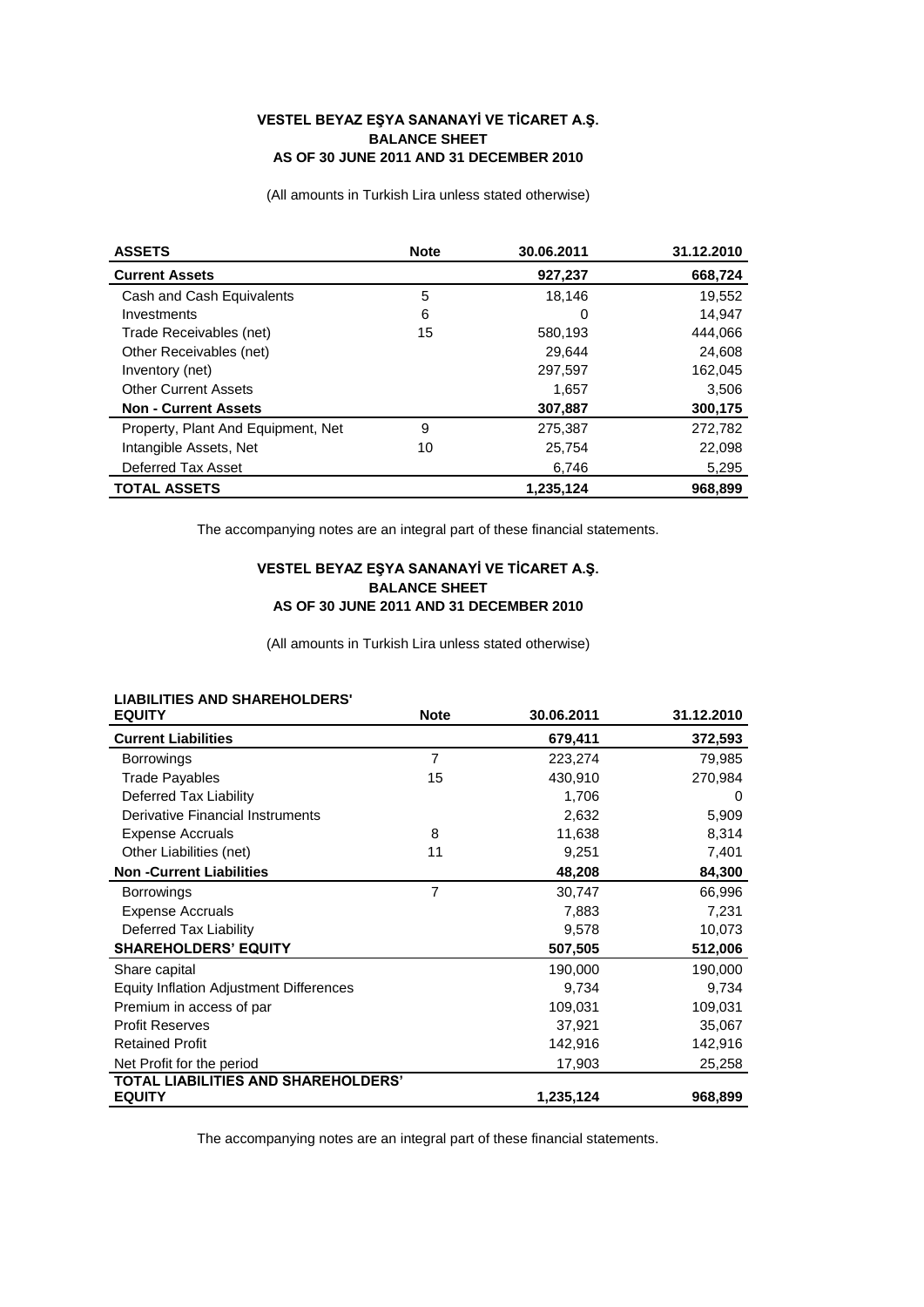## **VESTEL BEYAZ EŞYA SANAYİ VE TİCARET A.Ş. INCOME STATEMENT FOR THE SIX MONTH PERIOD ENDED 30 JUNE 2011**

(All amounts in Turkish Lira unless stated otherwise)

|                                          | <b>Note</b> | $01.01 -$<br>30.06.2011 | $01.01 -$<br>30.06.2010 |
|------------------------------------------|-------------|-------------------------|-------------------------|
|                                          |             |                         |                         |
| <b>BASIC OPERATING INCOME</b>            |             |                         |                         |
| Sales (net)                              | 4           | 893,158                 | 635,622                 |
| Cost of Sales (-)                        |             | (802, 506)              | (577,083)               |
| <b>GROSS PROFIT</b>                      |             | 90,652                  | 58,539                  |
| Marketing and selling expenses           |             | (31, 562)               | (12, 330)               |
| General and administrative expenses      |             | (11,081)                | (8, 104)                |
| Research and development expenses        |             | (11, 332)               | (7, 176)                |
| Other operating income                   |             | 1,254                   | 1,357                   |
| Other operating expense                  |             | (853)                   | (2,930)                 |
| <b>OPERATING PROFIT</b>                  |             | 37,078                  | 29,356                  |
| Financing Income                         | 12          | 99,537                  | 59,168                  |
| <b>Financing Expenses</b>                | 13          | (115, 441)              | (56,020)                |
| <b>PROFIT BEFORE TAX</b>                 |             | 21,174                  | 32,504                  |
| Tax on income from continuing operations |             |                         |                         |
| Tax charge for the period                |             | (5,216)                 | (5, 545)                |
| Deferred tax income                      |             | 1,945                   | (57)                    |
| <b>NET INCOME FOR THE PERIOD</b>         |             | 17,903                  | 26,902                  |
|                                          |             |                         |                         |
| <b>EARNINGS PER SHARE (TL)</b>           | 14          | 0.09                    | 0.14                    |

The accompanying notes are an integral part of these financial statements.